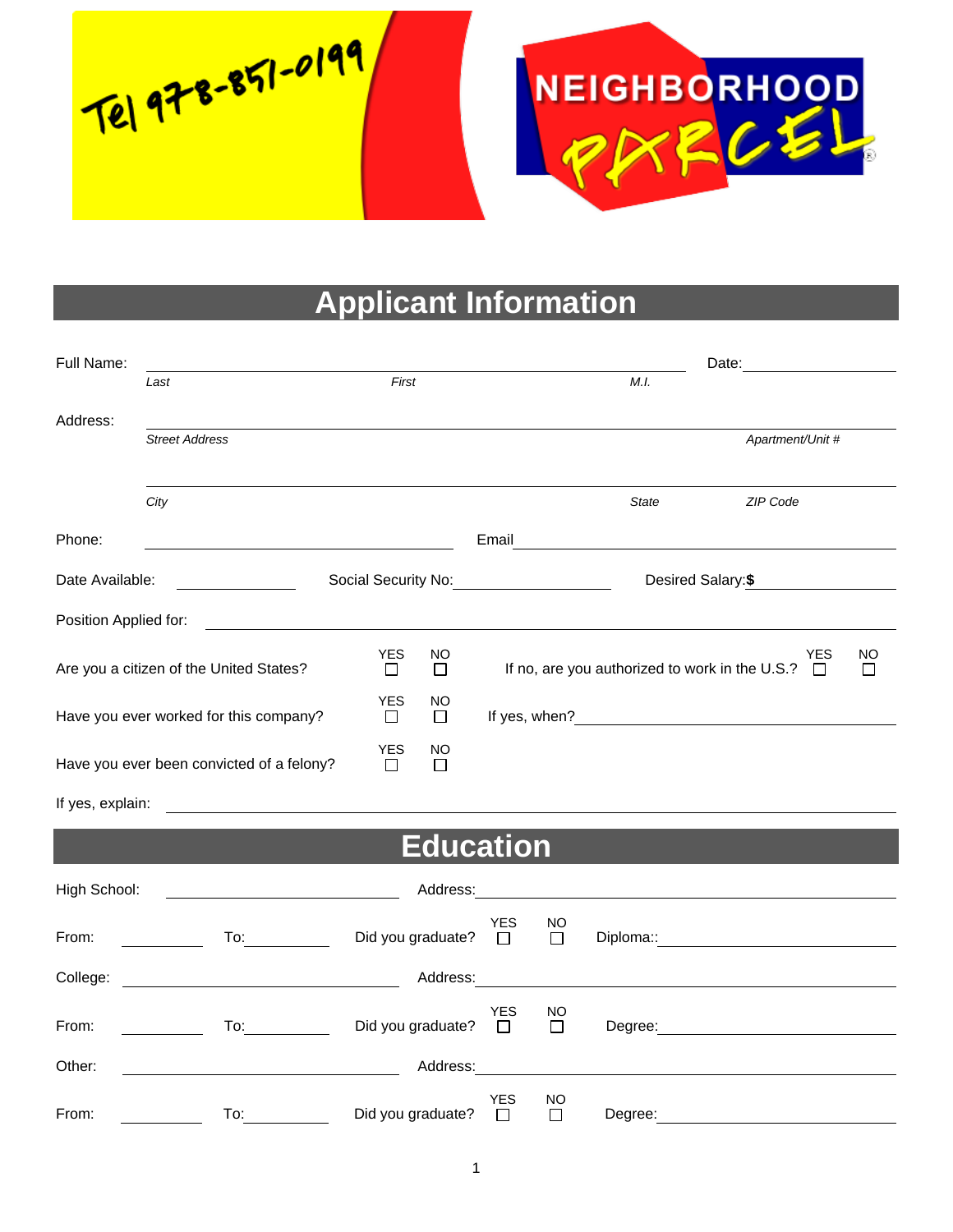Tel 978-851-0199



**References**

*Please list three professional references.*

| Full Name: | Relationship: \\square\\sqrt{\math{\smat}} |        |
|------------|--------------------------------------------|--------|
| Company:   |                                            | Phone: |
| Address:   |                                            |        |
| Full Name: |                                            |        |
| Company:   | Phone:                                     |        |
| Address:   |                                            |        |
| Full Name: |                                            |        |
| Company:   | Phone:                                     |        |
| Address:   |                                            |        |

## **Previous Employment**

| Company:          |                                                                                                                                                                                                                                |                      |                     |                                                                                                                                                                                                                                  |  |
|-------------------|--------------------------------------------------------------------------------------------------------------------------------------------------------------------------------------------------------------------------------|----------------------|---------------------|----------------------------------------------------------------------------------------------------------------------------------------------------------------------------------------------------------------------------------|--|
| Address:          | the control of the control of the control of the control of the control of the control of the control of the control of the control of the control of the control of the control of the control of the control of the control  |                      |                     | Supervisor: Victor Contract Contract Contract Contract Contract Contract Contract Contract Contract Contract Co                                                                                                                  |  |
| Job Title:        |                                                                                                                                                                                                                                |                      | Starting Salary: \$ | Ending Salary:\$                                                                                                                                                                                                                 |  |
| Responsibilities: | <u> Andreas Andreas Andreas Andreas Andreas Andreas Andreas Andreas Andreas Andreas Andreas Andreas Andreas Andr</u>                                                                                                           |                      |                     |                                                                                                                                                                                                                                  |  |
| From:             |                                                                                                                                                                                                                                |                      |                     | Reason for Leaving:<br>Notation of the United States and States and States and States and States and States and States and States and States and States and States and States and States and States and States and States and St |  |
|                   | May we contact your previous supervisor for a reference?                                                                                                                                                                       | <b>YES</b><br>$\Box$ | <b>NO</b><br>□      |                                                                                                                                                                                                                                  |  |
|                   |                                                                                                                                                                                                                                |                      |                     |                                                                                                                                                                                                                                  |  |
| Company:          |                                                                                                                                                                                                                                |                      |                     | Phone:<br><u> 1989 - Jan Samuel Barbara, politik a</u>                                                                                                                                                                           |  |
| Address:          |                                                                                                                                                                                                                                |                      |                     | Supervisor: 2000                                                                                                                                                                                                                 |  |
| Job Title:        | <u> 1989 - Johann Barn, fransk politik (</u>                                                                                                                                                                                   |                      | Starting Salary:\$  | Ending Salary: \$                                                                                                                                                                                                                |  |
| Responsibilities: |                                                                                                                                                                                                                                |                      |                     |                                                                                                                                                                                                                                  |  |
| From:             | To: the contract of the contract of the contract of the contract of the contract of the contract of the contract of the contract of the contract of the contract of the contract of the contract of the contract of the contra |                      |                     | Reason for Leaving: Note and the manufacturer of the state of the state of the state of the state of the state of the state of the state of the state of the state of the state of the state of the state of the state of the    |  |
|                   | May we contact your previous supervisor for a reference?                                                                                                                                                                       | <b>YES</b><br>$\Box$ | <b>NO</b><br>$\Box$ |                                                                                                                                                                                                                                  |  |